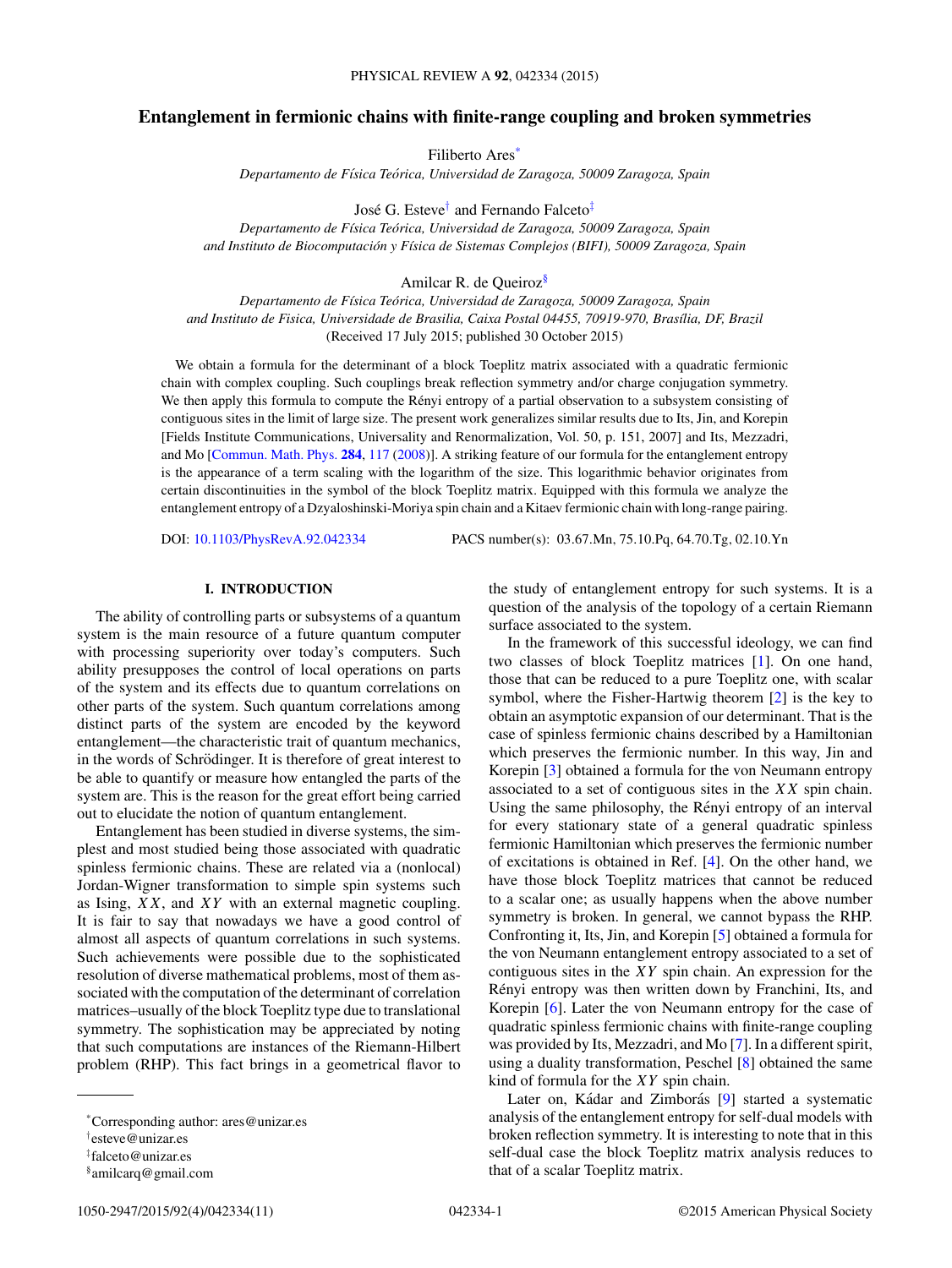<span id="page-1-0"></span>In this work, we extend further the above sequence of complexities by considering the Rényi entanglement entropy for quadratic spinless fermionic chains with complex finiterange couplings. Due to the complex nature of the couplings, some alternate possibilities appear. We have to deal with some interesting challenges associated with some discontinuities in the symbol of a block Toeplitz matrix. As a resolution of these challenges we here propose a formula for the determinant of such Toeplitz matrix with  $2 \times 2$  symbol [\(23\)](#page-5-0):

$$
\ln D_X(\lambda) = \frac{|X|}{2\pi} \int_{-\pi}^{\pi} \ln \det[\lambda I - \mathcal{G}(\theta)] d\theta
$$

$$
+ \ln |X| \sum_{j=1}^{J} b_j + \cdots,
$$

where  $b_j$  encapsulates the information due to the discontinuities of the symbol. The important fact of this formula is its logarithmic scaling with the size of the subsystem |*X*|. As an application of this formula, we proceed to an exhaustive analysis of the entropy computation of a spin chain with Dzyaloshinski-Moriya (DM) coupling and a Kitaev fermionic chain with long-range pairing.

As stated by Its, Mezzadri, and Mo in Ref. [\[7\]](#page-10-0), the core of our derivation of the entropy of entanglement is the computation of determinants of Toeplitz matrices for a wide class of  $2 \times 2$  matrix symbols. The  $2 \times 2$  matrix character of these symbols stems from the noninvariance of the fermionic number. This is a distinctive feature of the *XY* model. We also consider finite-range couplings: the Kitaev chain with long-range pairing being an example. Our work deals with the complex nature of the couplings. This feature allows one to consider systems with broken reflection and/or charge conjugation. An example of a system with broken reflection symmetry is the DM spin chain.

When considering such systems with broken reflection and/or charge conjugation, we obtain a wider moduli of system, among those one may encounter systems with critical behavior. Such systems are expected to display an entropy that scales logarithmically with the size of the system. This is indeed what we obtain when we use our proposed formula for the determinant of the block Toeplitz matrix in the Rényi entropy formula.

We organize this paper as follows. In Sec.  $II$ , we present the general Hamiltonian for a spinless fermionic chain with finite-range coupling and define the Fock space of states; in Sec. [III,](#page-2-0) we review the well-known relation between the entropy and the correlation matrix and in  $(12)$  we derive the latter for a general stationary state. In Sec. [IV,](#page-3-0) we compute the determinant of the block Toeplitz matrix, first in the smooth case where the Its, Mezzadri, and Mo's formula [\(19\)](#page-4-0) applies, and then by extending it in  $(23)$  to the case where discontinuities are present; later we use this result to obtain our general expression  $(26)$  for the asymptotic behavior of the entanglement entropy in a critical theory with long-range couplings and the above broken symmetries. In Secs. [V](#page-5-0) and [VI,](#page-8-0) we apply the formulas of previous section for an analysis of the entropy in the DM spin chain model and in a Kitaev chain with long range pairing respectively. Finally, Sec. [VII](#page-9-0) contains our conclusions.

#### **II. FINITE-RANGE HAMILTONIAN**

Let us consider an *N*-site chain of size  $\ell$  with *N* spinless fermions described by a quadratic, translational invariant Hamiltonian with finite-range couplings  $(L < N/2)$ 

$$
H = \frac{1}{2} \sum_{n=1}^{N} \sum_{l=-L}^{L} (2A_l a_n^{\dagger} a_{n+l} + B_l a_n^{\dagger} a_{n+l}^{\dagger} - \overline{B}_l a_n a_{n+l}). \quad (1)
$$

Here  $a_n$  and  $a_n^{\dagger}$  represent the annihilation and creation operators at the site *n*. The only nonvanishing anticommutation relations are

$$
\{a_n^{\dagger}, a_m\} = \delta_{nm},
$$

and in (1) we assume  $a_{n+N} = a_n$ .

In order that *H* is Hermitian, the hopping couplings must satisfy  $A_{-l} = \overline{A}_l$ . In addition, without loss of generality, we may take  $B_l = -B_{-l}$ . When  $B_l = 0$ ,  $\forall l$ , our Hamiltonian preserves the fermionic number. The reflection symmetry  $(P: a_n \mapsto i \ a_{N-n})$  is broken when  $A_l$  is not real; the imaginary part of  $B_l$  breaks reflection-charge conjugation ( $PC: a_n \mapsto$ *i*  $a_{N-n}^{\dagger}$ ), where we define charge conjugation by  $(C : a_n \mapsto$  $a_n^{\dagger}$ ).

We can express *H* in terms of uncoupled fermion modes. First, given the translational invariance of the Hamiltonian, we introduce the Fourier modes

$$
b_k = \frac{1}{\sqrt{N}} \sum_{n=1}^N e^{-i\theta_k n} a_n; \qquad \theta_k = \frac{2\pi k}{N}, \quad k \in \mathbb{Z}.
$$

Notice that by construction  $b_k = b_{k+N}$ . The Hamiltonian in (1) can now be written as

$$
H = \mathcal{E} + \frac{1}{2} \sum_{k=0}^{N-1} (b_k^{\dagger}, b_{-k}) \begin{pmatrix} F_k & G_k \ \overline{G}_k & -F_{-k} \end{pmatrix} \begin{pmatrix} b_k \\ b_{-k}^{\dagger} \end{pmatrix},
$$

with

$$
F_k = \sum_{l=-L}^{L} A_l e^{i\theta_k l}, \qquad (2)
$$

which is real,

$$
G_k = \sum_{l=-L}^{L} B_l e^{i\theta_k l}, \tag{3}
$$

which is an odd function of *k*, i.e.,  $G_{-k} = -G_k$ , and

$$
\mathcal{E} = \frac{1}{2} \sum_{k=0}^{N-1} F_k.
$$
 (4)

The matrix

$$
R_k = \begin{pmatrix} F_k & G_k \\ \overline{G}_k & -F_{-k} \end{pmatrix}
$$

is Hermitian and satisfies

$$
R_{-k} = -\begin{pmatrix} 0 & 1 \\ 1 & 0 \end{pmatrix} \overline{R}_k \begin{pmatrix} 0 & 1 \\ 1 & 0 \end{pmatrix}.
$$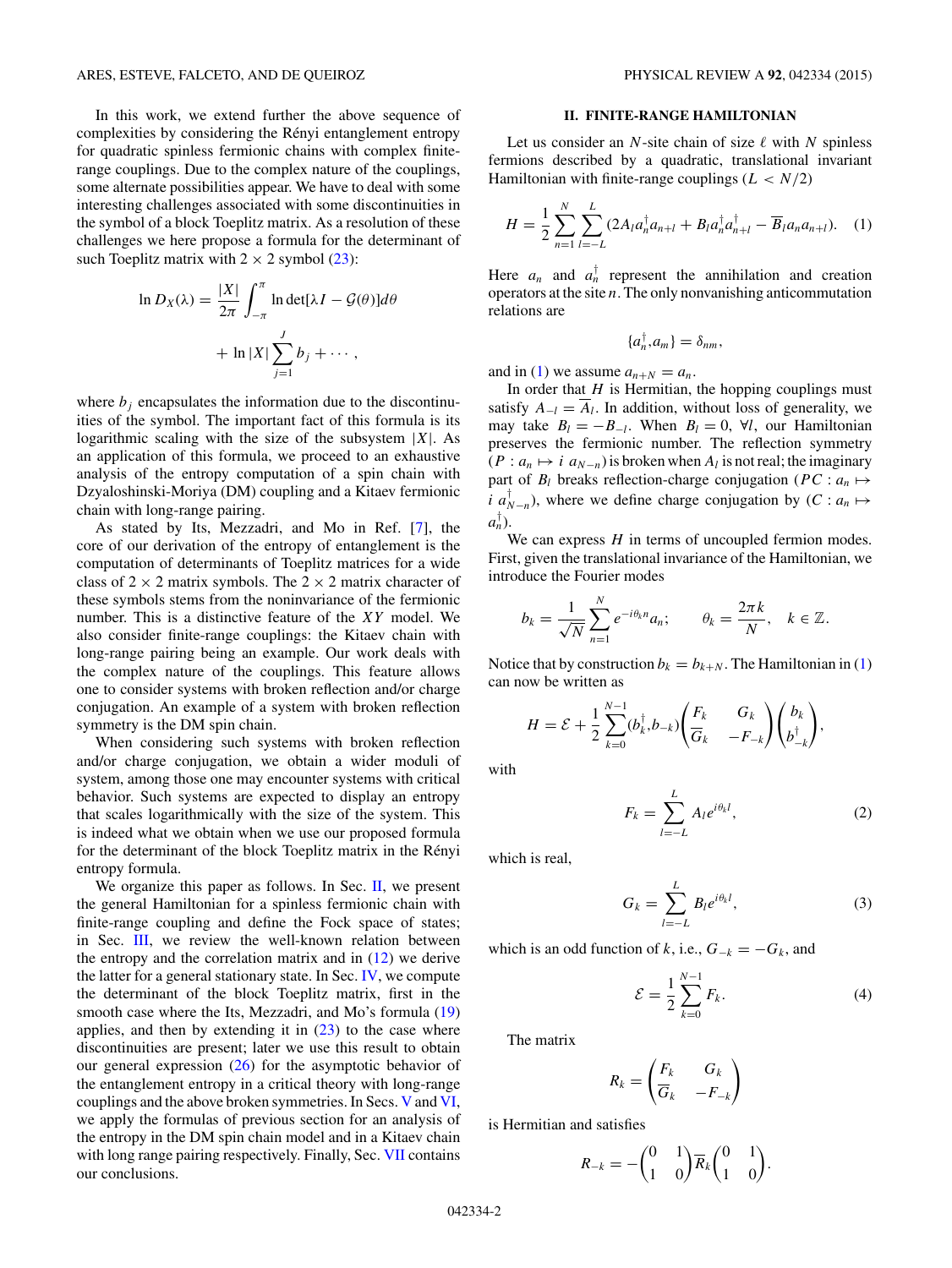<span id="page-2-0"></span>Therefore we can introduce the dispersion relation  $\Lambda_k$ , with  $\Lambda_{k+N} = \Lambda_k$ , such that the diagonalization of  $R_k$  is given by

$$
U_k R_k U_k^{\dagger} = \begin{pmatrix} \Lambda_k & 0 \\ 0 & -\Lambda_{-k} \end{pmatrix},
$$

with  $U_k$  a unitary matrix. The order ambiguity in the eigenvalues is fixed if we demand that  $\Lambda_k^S \equiv (\Lambda_k + \Lambda_{-k})/2 \geq 0$ . Thus the dispersion relation is univocally determined.

We can now write the Hamiltonian in diagonal form by performing a Bogoliubov transformation to the new modes

$$
\begin{pmatrix} d_k \\ d_{-k}^{\dagger} \end{pmatrix} = U_k \begin{pmatrix} b_k \\ b_{-k}^{\dagger} \end{pmatrix},
$$

in terms of which *H* reads

$$
H = \mathcal{E} + \sum_{k=0}^{N-1} \Lambda_k \bigg( d_k^\dagger d_k - \frac{1}{2} \bigg).
$$

 $\Lambda_k$  can be derived from the relations

$$
\Lambda_k^A \equiv \frac{\Lambda_k - \Lambda_{-k}}{2} = \frac{F_k - F_{-k}}{2} \equiv F_k^A,
$$

and

$$
\Lambda_k^S = \sqrt{\left(F_k^S\right)^2 + |G_k|^2} \geqslant 0,
$$

with

$$
F_k^S \equiv \frac{F_k + F_{-k}}{2}.
$$

Finally we get

$$
\Lambda_k = \sqrt{\left(F_k^S\right)^2 + |G_k|^2} + F_k^A. \tag{5}
$$

An eigenstate of *H* is determined by a subset of occupied modes  $\mathbf{K} \subset \{0, \ldots, N-1\}$ . If we denote by  $|0\rangle$  the vacuum of the Fock space for the new modes, i.e.,  $d_k$   $|0\rangle = 0$ , the stationary state

$$
|\mathbf{K}\rangle = \prod_{k \in \mathbf{K}} d_k^{\dagger} |0\rangle \tag{6}
$$

has energy

$$
E_{\mathbf{K}} = \mathcal{E} + \frac{1}{2} \sum_{k \in \mathbf{K}} \Lambda_k - \frac{1}{2} \sum_{k \notin \mathbf{K}} \Lambda_k.
$$

In particular, the ground state will be obtained by filling the modes with negative energy (Dirac sea)

$$
|\hat{\mathbf{K}}\rangle = \prod_{\Lambda_k < 0} d_k^{\dagger} |0\rangle \,,
$$

with energy

$$
E_{\hat{\mathbf{K}}} = \mathcal{E} - \frac{1}{2} \sum_{k=0}^{N-1} |\Lambda_k|.
$$

Note that if  $|F_k^A| < \sqrt{(F_k^S)^2 + |G_k|^2}$  the dispersion relation is positive and the ground state of  $H$  is  $|0\rangle$ . On the contrary, if there are some momenta with  $|F_k^A| > \sqrt{(F_k^S)^2 + |G_k|^2}$  a Dirac sea develops, hence the ground state has occupied modes and differs from the Fock space vacuum. In this case, the ground state is not invariant under reflection in momentum space  $k \leftrightarrow N - k$ . As we shall see in the next section, this fact has important consequences for the evaluation of the entanglement entropy and its behavior near the boundaries of the critical region.

### **III. ENTANGLEMENT ENTROPY AND CORRELATION MATRIX**

The main goal of this paper is to study the Rényi entanglement entropy for the ground state of a Hamiltonian of the kind analysed in the previous section. For the moment, however, we keep the general discussion by considering a general stationary state  $|K\rangle$  as defined in (6).

Given a subsystem *X* of contiguous sites of the fermionic chain, with complementary set *Y* we have the corresponding factorization of the Hilbert space  $\mathcal{H} = \mathcal{H}_X \otimes \mathcal{H}_Y$ . If the system is in the pure state  $|K\rangle$ , the reduced density matrix for *X* is obtained by taking the partial trace with respect to  $\mathcal{H}_Y$ ,  $\rho_X = \text{Tr}_Y |K\rangle \langle K|$ . The Rényi entanglement entropy of *X* is defined by

$$
S_{\alpha}(X) = \frac{1}{1 - \alpha} \ln \operatorname{Tr} \left( \rho_X^{\alpha} \right). \tag{7}
$$

In order to compute  $S_\alpha(X)$  we take advantage of the fact that the state  $|K\rangle$  satisfies the Wick decomposition property and, as it is well known  $[10,11]$ , the reduced density matrix can be obtained from the two-point correlation function.<sup>1</sup>

For any pair of sites  $n,m \in X$ , we introduce the following correlation matrix,

$$
(V_X)_{nm} = 2\left\langle \begin{pmatrix} a_n \\ a_n^{\dagger} \end{pmatrix} (a_m^{\dagger}, a_m) \right\rangle - \delta_{nm} I
$$
  
= 
$$
\begin{pmatrix} \delta_{nm} - 2 \langle a_m^{\dagger} a_n \rangle & 2 \langle a_n a_m \rangle \\ 2 \langle a_n^{\dagger} a_m^{\dagger} \rangle & 2 \langle a_n^{\dagger} a_m \rangle - \delta_{nm} \end{pmatrix}.
$$

Notice that  $V_X$  is a  $2|X| \times 2|X|$  matrix.

Following Refs.  $[10,11]$  one can show that the Rényi entanglement entropy reads

$$
S_{\alpha}(X) = \frac{1}{2(1-\alpha)} \operatorname{Tr} \ln \left[ \left( \frac{\mathbb{I} + V_X}{2} \right)^{\alpha} + \left( \frac{\mathbb{I} - V_X}{2} \right)^{\alpha} \right], \tag{8}
$$

where I is the  $2|X| \times 2|X|$  identity matrix.

From the numerical side, this formula supposes a drastic improvement of computational capabilities. In fact, the dimension of  $\rho_X$  is  $2^{|X|}$ , so the cost of calculating  $S_\alpha(X)$  grows, in principle, exponentially with the length of the interval.

<sup>1</sup>This construction of a density matrix out of correlation functions represents an instance of a general procedure known as Gelfand-Naimark-Segal (GNS) construction: one is given an algebra of observables and a positive linear functional acting on this algebra, and the outcome is the construction of a Hilbert space, where the algebra is represented, and a density matrix representing the positive linear functional. In Refs. [\[22,23\]](#page-10-0) it is discussed a unified approach to compute the entropy due to a partial observation, which is associated with a restriction to a subalgebra of observables. In particular, this framework allows the study of entropy respecting the statistics of particles.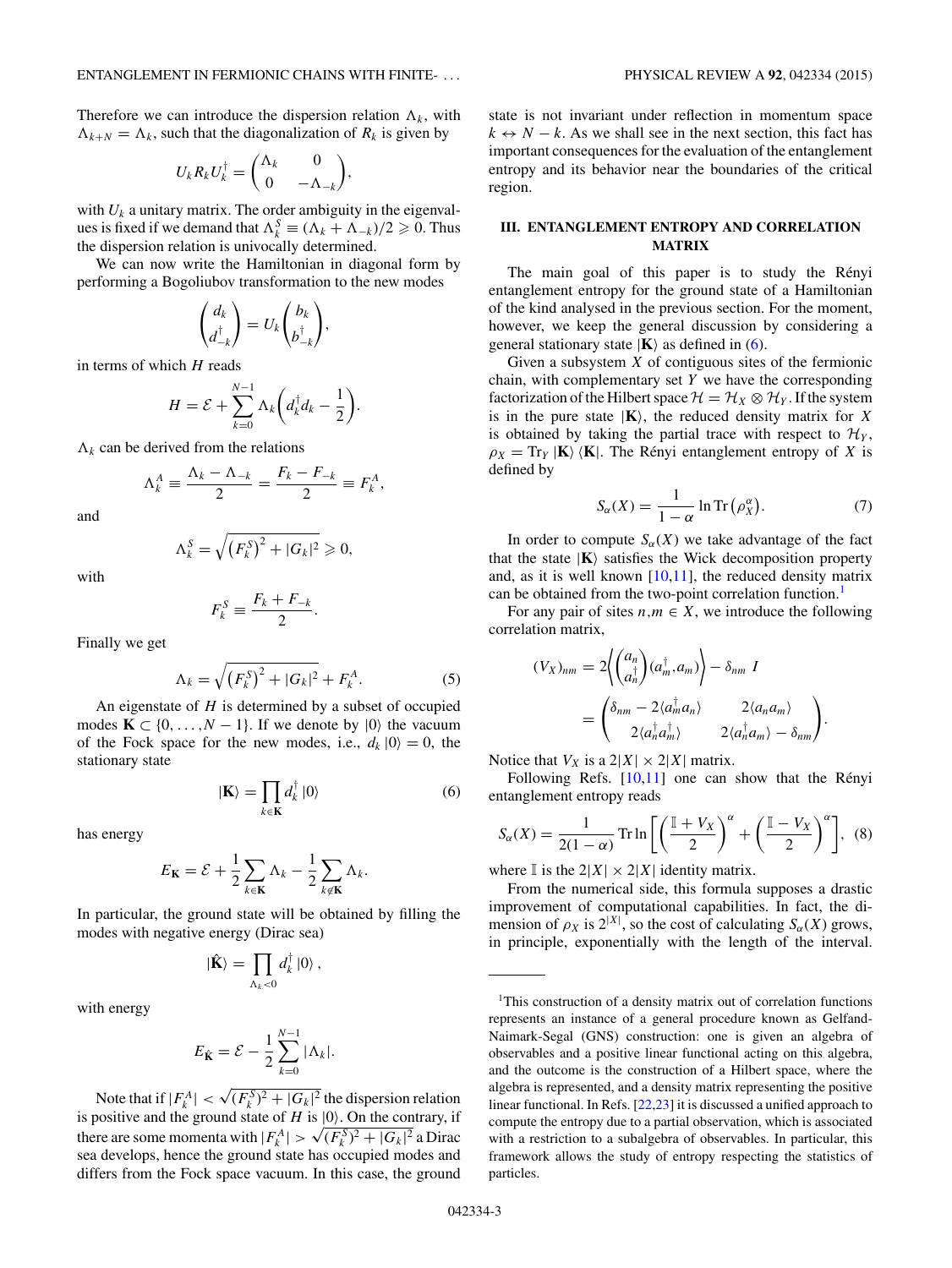<span id="page-3-0"></span>

FIG. 1. Contour of integration, cuts and poles for the computation of *S<sub>α</sub>*(*X*). The cuts for the function  $f_\alpha$  extend to  $\pm \infty$ .

However,  $V_X$  has only dimension  $2|X|$ , allowing one to reach larger sizes of *X*.

We can derive a useful way of implementing  $(8)$  by applying Cauchy's residue theorem, so that

$$
S_{\alpha}(X) = \lim_{\varepsilon \to 0^+} \frac{1}{4\pi i} \oint_{\mathcal{C}} f_{\alpha}(1 + \varepsilon, \lambda) \frac{d \ln D_X(\lambda)}{d\lambda} d\lambda, \quad (9)
$$

where  $D_X(\lambda) = \det(\lambda \mathbb{I} - V_X)$ ,

$$
f_{\alpha}(x,y) = \frac{1}{1-\alpha} \ln \left[ \left( \frac{x+y}{2} \right)^{\alpha} + \left( \frac{x-y}{2} \right)^{\alpha} \right], \quad (10)
$$

and  $C$  is the contour depicted in Fig. 1 which surrounds the eigenvalues  $v_l$  of  $V_X$ , all of them lying in the real interval [−1*,*1].

In order to compute  $V_X$  we first rewrite it in the Fourier basis,

$$
(V_X)_{nm} = \frac{1}{N} \sum_{k=0}^{N-1} \mathcal{G}_k e^{i\theta_k (n-m)}
$$

*,*

with

$$
\mathcal{G}_k = 2 \Biggl\langle \begin{pmatrix} b_k \\ b_{-k}^{\dagger} \end{pmatrix} (b_k^{\dagger}, b_{-k}) \Biggr\rangle - I.
$$

Or in terms of the Bogoliubov modes

$$
\mathcal{G}_k = 2U_k^{\dagger} \Biggl\langle \begin{pmatrix} d_k \\ d_{-k}^{\dagger} \end{pmatrix} (d_k^{\dagger}, d_{-k}) \Biggr\rangle U_k - I.
$$

We now compute the expectation value in the stationary state  $|{\bf K}\rangle$  associated to the occupation  ${\bf K}\subset\{0,1,\ldots,N-1\}$ , so that

$$
\left\langle \begin{pmatrix} d_k \\ d_{-k}^{\dagger} \end{pmatrix} (d_k^{\dagger}, d_{-k}) \right\rangle = \begin{pmatrix} 1 - \chi_K(k) & 0 \\ 0 & \chi_K(N - k) \end{pmatrix}, \quad (11)
$$

where  $\chi_{\mathbf{k}}(k)$  is the characteristic function of **K**, i.e., it is 1 or 0 according to whether *k* belongs to **K** or not. Now, introducing

$$
M_k \equiv U_k^{\dagger} \begin{pmatrix} 1 & 0 \\ 0 & -1 \end{pmatrix} U_k = \frac{1}{\sqrt{\left(F_k^S\right)^2 + |G_k|^2}} \begin{pmatrix} F_k^S & G_k \\ \overline{G}_k & -F_k^S \end{pmatrix},
$$

we finally arrive at

$$
\mathcal{G}_k = \begin{cases}\n-M_k, & \text{if } k \in \mathbf{K} \text{ and } N - k \in \mathbf{K}, \\
-I, & \text{if } k \in \mathbf{K} \text{ and } N - k \notin \mathbf{K}, \\
M_k, & \text{if } k \notin \mathbf{K} \text{ and } N - k \notin \mathbf{K}, \\
I, & \text{if } k \notin \mathbf{K} \text{ and } N - k \in \mathbf{K}.\n\end{cases} \tag{12}
$$

Notice that the symbol of  $V_X$  at momentum  $k$  depends not only on the occupation number at *k* but also at  $N - k$ . This is a

general fact that, to our knowledge, has been overlooked in the literature. We believe that there are two reasons for that. First, if  $F^A(k) = 0$  and we are interested in a ground state like that in Refs. [\[5,7\]](#page-10-0), then we have  $\mathbf{K} = \emptyset$ . Hence any consideration on the occupation numbers is superfluous. The symbol is  $M_k$ and that is all. The second situation corresponds to general stationary states, like in Refs.  $[4,12]$  where the whole casuistics in the computation of the symbol would play a role. However in these papers, like in Ref. [\[13\]](#page-10-0), one has  $G_k = 0$ , therefore  $M_k$  is diagonal, the symbol can be considered scalar instead of  $a$  2  $\times$  2 matrix and the discussion above is not necessary.

In this paper we are interested in computing  $S_{\alpha}(X)$  for the ground state. As it is well known, it contains information on the critical properties of the system. Following the previous discussion, it is determined by the occupation set

$$
\hat{\mathbf{K}} = \{k \, | \Lambda_k < 0\}.
$$

Since  $\Lambda_k = \Lambda_k^S + F_k^A$ , with  $\Lambda_k^S = \Lambda_{N-k}^S \geq 0$  and  $F_k^A =$  $-F_{N-k}^A$ , applying the general expression in (12), we obtain

$$
\hat{\mathcal{G}}_k = \begin{cases}\n-I, & \text{if } -\Lambda_k^S > F_k^A, \\
M_k, & \text{if } -\Lambda_k^S < F_k^A < \Lambda_k^S, \\
I, & \text{if } F_k^A > \Lambda_k^S.\n\end{cases} \tag{13}
$$

Note that for the vacuum state, and due to the fact that  $\Lambda_k^S \geq 0$ , one can not have that  $\Lambda_k$  and  $\Lambda_{N-k}$  are both negative implying that the first case in  $(12)$  never happens.

In the so-called thermodynamic limit,  $N \to \infty$ ,  $\ell \to \infty$ with  $N/\ell$  fixed, the previous *N*-tuples, like  $\Lambda_k$ ,  $F_k$ ,  $G_k$  and the others, become  $2\pi$ -periodic functions determined by the relation  $\Lambda(\theta_k) = \Lambda_k$ ,  $\theta_k = 2\pi k/N$  and analogously for  $F(\theta), G(\theta), \ldots$ .

#### **IV. BLOCK TOEPLITZ DETERMINANT AND ENTANGLEMENT ENTROPY**

In this section we compute an expression for  $D_X(\lambda) \equiv$  $det(\lambda I - V_X)$  for large |X|. This enters in the formula (9) so that we can obtain the asymptotic behavior of  $S_\alpha(X)$  for large |*X*|.

There exists a generalization for block Toeplitz matrices of the Szegö theorem  $[14]$  $[14]$  that allows to compute the linear dominant term of  $D_X(\lambda)$ . According to it,

$$
\ln D_X(\lambda) = \frac{|X|}{2\pi} \int_{-\pi}^{\pi} \ln \det[\lambda I - \hat{\mathcal{G}}(\theta)] d\theta + \cdots, \qquad (14)
$$

where the dots denote sublinear contributions. If we apply this general result to our case, the integrand with  $\hat{G}(\theta)$  read from (13) becomes the simple result:

$$
\det[\lambda I - \hat{\mathcal{G}}(\theta)]
$$
\n
$$
= \begin{cases}\n(\lambda + 1)^2, & \text{if } -\Lambda_k^S > F_k^A, \\
\lambda^2 - 1, & \text{if } -\Lambda_k^S < F_k^A < \Lambda_k^S, \\
(\lambda - 1)^2, & \text{if } F_k^A > \Lambda_k^S.\n\end{cases}
$$
\n(15)

After inserting this result into  $(14)$  and then  $(9)$  we immediately see that the linear, dominant contribution to the entropy vanishes. Therefore, in order to determine its asymptotic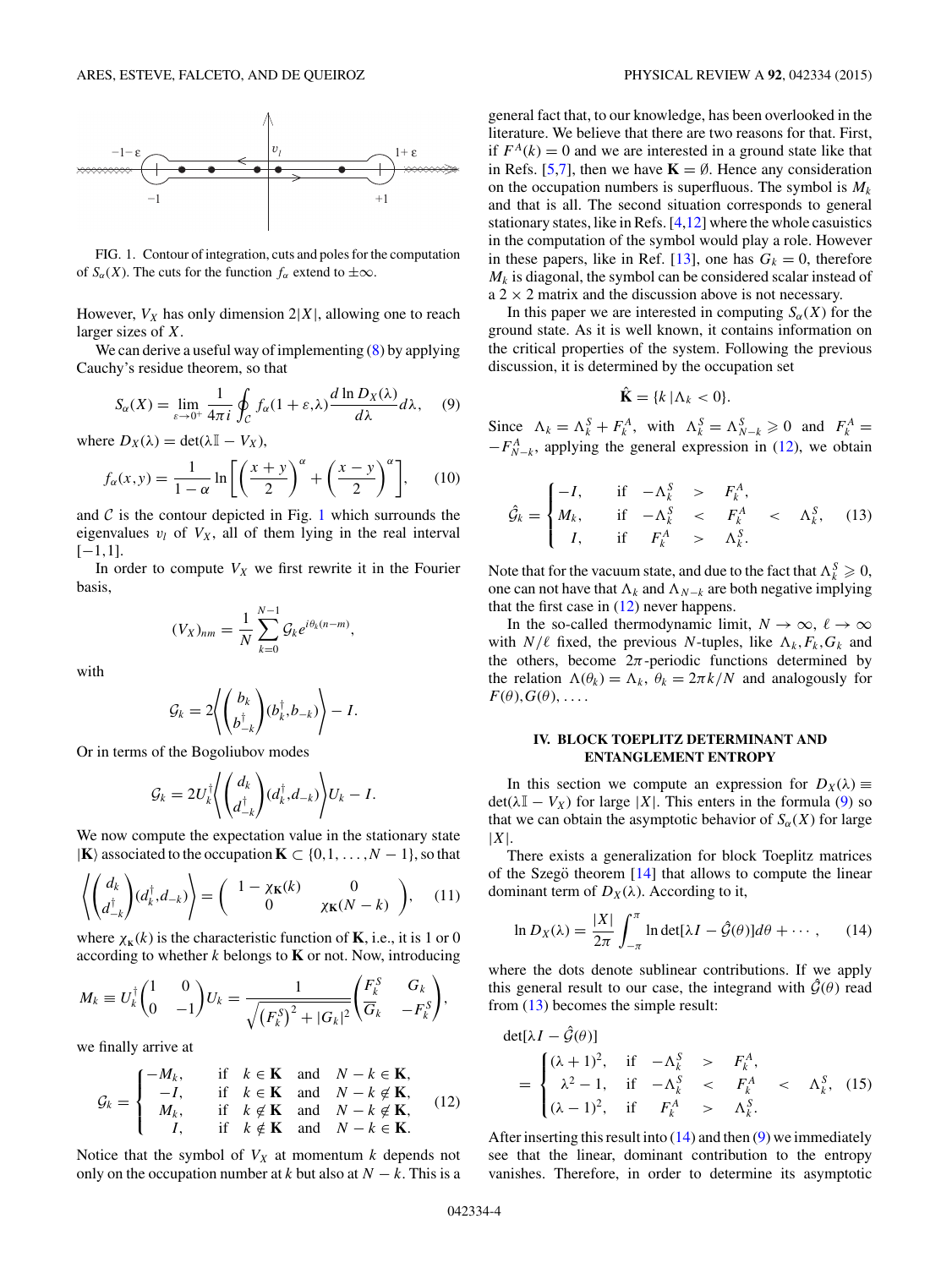<span id="page-4-0"></span>behavior one is forced to compute the subdominant terms for the determinant that are hidden in the dots of  $(14)$ .

*Case 1*:  $F^A(\theta)^2 < F^S(\theta)^2 + |G(\theta)|^2$ , for all  $\theta \in (-\pi, \pi]$ . We first discuss the case in which  $F^A(\theta)^2 < F^S(\theta)^2 + |G(\theta)|^2$ , for all  $\theta \in (-\pi, \pi]$ . The symbol  $\hat{\mathcal{G}}(\theta)$  is therefore continuous.

This situation has been analysed before in the notable papers [\[5,7\]](#page-10-0) when  $F(\theta) = F(-\theta)$  and  $G(\theta)$  is imaginary. Their results can be straightforwardly generalized to our case provided

$$
\overline{G(\theta)} = -e^{i\psi} G(\theta). \tag{16}
$$

The generalization goes as follows. We first define the meromorphic complex functions

$$
\Phi(z) = \sum_{l=-L}^{L} A_l z^l, \quad \Xi(z) = \sum_{l=-L}^{L} B_l z^l,
$$

which are related to *F* and *G*, from [\(2\)](#page-1-0) and [\(3\)](#page-1-0), by  $F(\theta) =$  $\Phi(e^{i\theta})$  and  $G(\theta) = \mathbb{E}(e^{i\theta})$ . We also introduce the symmetric and antisymmetric part of  $\Phi$ ,  $\Phi^S(z) = \frac{1}{2}(\Phi(z) + \Phi(z^{-1}))$ ,  $\Phi^{A}(z) = \frac{1}{2}(\Phi(z) - \Phi(z^{-1}))$ . Since  $\overline{A}_{l} = A_{-l}$  and  $B_{-l} = -B_{l}$ , these functions satisfy

$$
\Phi^{S}(z^{-1}) = \Phi^{S}(z), \quad \overline{\Phi^{S}(z)} = \Phi^{S}(\overline{z}), \quad \Xi(z^{-1}) = -\Xi(z),
$$

and this, together with  $(16)$ , implies

$$
\overline{\Xi(z)} = e^{i\psi} \Xi(\overline{z}).
$$

We now define the polynomial

$$
P(z) = z^{2L} [\Phi^{S}(z) + e^{i\psi/2} \Xi(z)][\Phi^{S}(z) - e^{i\psi/2} \Xi(z)]
$$
  
=  $K \prod_{j=1}^{4L} (z - z_j),$  (17)

with  $K = \frac{1}{4}(A_L + \overline{A_L})^2 - |B_L|^2$ . From the symmetries of **Φ** and  $\Xi$  one can show that  $Φ<sup>S</sup>(z) ± e<sup>iψ/2</sup> Ξ(z)$  have real coefficients. Moreover, the roots of  $P(z)$  come in pairs  $z_j$ and  $z_j^{-1}$ .

We include the possibility of a global phase  $\psi$  for completeness, but actually it is easy to get rid of it by performing a redefinition of the creation and annihilation operators. In fact, by introducing  $a'_n = e^{i\psi/4}a_n$  the new meromorphic functions are  $\Phi' = \Phi$ ,  $\Xi' = e^{i\psi/2} \Xi$ , therefore

$$
\overline{\Xi'(z)} = \Xi'(\overline{z}),
$$

and the global phase is absent.

We assume that  $P(z)$  is generic in the sense that it has  $4L$ different simple roots. Then the complex curve

$$
w^2 = P(z) \tag{18}
$$

defines a Riemann surface of genus  $g = 2L - 1$ .

As it is shown in Ref. [\[7\]](#page-10-0), in the limit of large  $|X|$ ,  $D_X(\lambda)$ can be expressed in terms of analytic invariants of the Riemann surface. Namely, we make a choice of branch cuts in the *z* plane that do not cross the unit circle and a basis of fundamental cycles such that every *a* cycle surrounds anticlockwise one of the cuts with the last *L* of them corresponding to the cuts outside the unit circle. Associated to this choice we have a canonically defined  $\vartheta$  function,  $\vartheta : \mathbb{C}^g \to \mathbb{C}$ , given by

$$
\vartheta(\vec{s}) \equiv \vartheta(\vec{s}|\Pi) = \sum_{\vec{n}\in\mathbb{Z}^g} e^{i\pi\vec{n}\cdot\Pi\vec{n} + 2i\pi\vec{s}\cdot\vec{n}},
$$

where  $\Pi$  is the  $g \times g$  period matrix. Now, one has the following expression for the asymptotic value of the determinant (Proposition 1 of Ref. [\[7\]](#page-10-0)):

$$
\ln D_X(\lambda) = |X| \ln(\lambda^2 - 1)
$$
  
+ 
$$
\ln \frac{\vartheta \left[ \beta(\lambda) \vec{e} + \frac{\vec{r}}{2} \right] \vartheta \left[ \beta(\lambda) \vec{e} - \frac{\vec{r}}{2} \right]}{\vartheta \left( \frac{\vec{r}}{2} \right)^2} + \cdots, \quad (19)
$$

where the dots represent terms that vanish in the large  $|X|$ limit. The argument of the  $\vartheta$  function contains

$$
\beta(\lambda) = \frac{1}{2\pi i} \ln \frac{\lambda + 1}{\lambda - 1},
$$
\n(20)

 $\vec{e} \in \mathbb{Z}^g$ , which is a *g*-dimensional vector whose first  $L - 1$ entries are 0 and the last *L* are 1 and the constant *g*-tuple  $\vec{\tau}$ is determined once we fix which of the roots of  $P(z)$  are also roots of its first factor  $z^L[\Phi^S(z) + e^{i\psi/2} \Xi(z)]$  (see Ref. [\[7\]](#page-10-0) for details).

*Case* 2:  $F^A(\theta)^2 > F^S(\theta)^2 + |G(\theta)|^2$ , *for some*  $\theta \in$  $(-\pi,\pi]$ . We move on now to discuss the other case, in which  $F^{A}(\theta)^{2} > F^{S}(\theta)^{2} + |G(\theta)|^{2}$ , for some open intervals in  $(-\pi,\pi]$ . The symbol now has discontinuities at the boundaries of the interval where  $F^A(\theta)^2 = F^S(\theta)^2 + |G(\theta)|^2$ .

Up to now, in the presence of such discontinuities none of the known results on block Toeplitz matrices can be applied to obtain the asymptotic behavior for the determinant. We here propose a procedure that covers this gap in the literature, so that one can compute the asymptotics of the determinant in this case.

Before presenting the new procedure, let us recap some facts about Toeplitz matrices with scalar symbol with discontinuities and the corresponding Fisher-Hartwig theorem [\[2\]](#page-10-0).

We therefore consider a genuine Toeplitz matrix, i.e., one with a scalar symbol  $g(\theta)$ . Furthermore, we assume  $g(\theta)$  is a piecewise smooth symbol with jump discontinuities at  $\theta_i$ ,  $j =$ 1, ..., *J* and lateral limits  $t_j^-$ ,  $t_j^+$  at the discontinuities. Then from the discontinuities we get a logarithmic contribution to  $D_X(\lambda)$ , whose asymptotic expansion reads

$$
\ln D_X(\lambda) = \frac{|X|}{2\pi} \int_{-\pi}^{\pi} \ln[\lambda - g(\theta)] d\theta
$$
  
+ 
$$
\ln |X| \sum_{j=1}^{J} \frac{1}{4\pi^2} \left( \ln \frac{\lambda - t_j^{-}}{\lambda - t_j^{+}} \right)^2 + \cdots, \quad (21)
$$

where now the dots represent finite contributions in the large  $|X|$  limit, that can be computed explicitly but are not going to be necessary for us. The crucial fact is that contrary to the linear term (and also the constant one) the logarithmic contribution only depends on the behavior of the symbol near its discontinuities, more concretely on its lateral limits.

The previous observation can be used to compute the logarithmic term for a block Toeplitz matrix in some particular cases. Assume that a two-dimensional symbol  $\mathcal{G}(\theta)$  presents a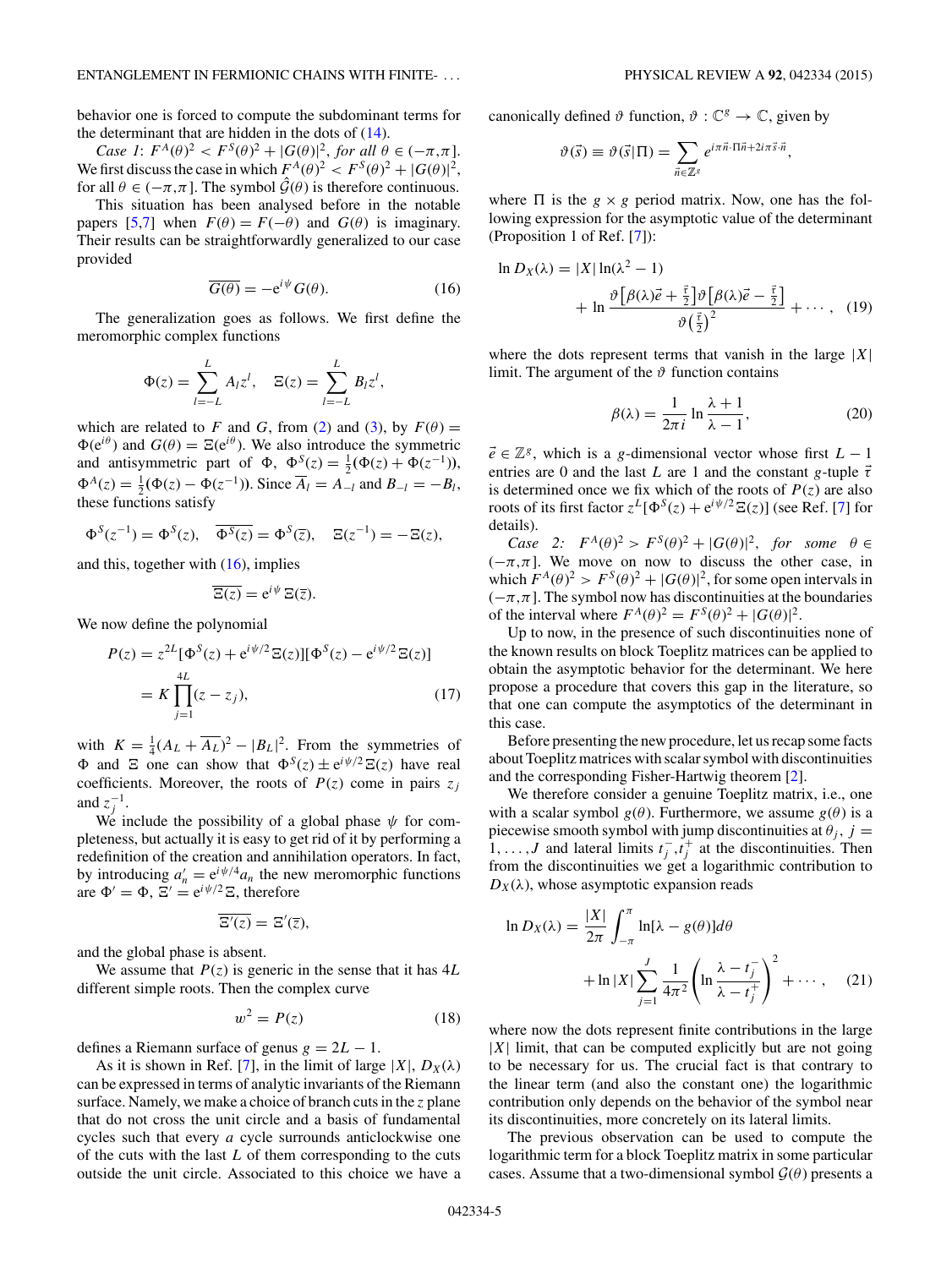<span id="page-5-0"></span>discontinuity at say  $\tilde{\theta}$ . We shall assume that the lateral limits,  $\mathcal{G}^-$  = lim<sub> $\theta \rightarrow \tilde{\theta}^-$ </sub>  $\mathcal{G}(\theta)$  and  $\mathcal{G}^+$  = lim $_{\theta \rightarrow \tilde{\theta}^+}$   $\mathcal{G}(\theta)$ , commute. If the two matrices commute there is a basis where both are diagonal. Call  $\tau_1^{\pm}$  and  $\tau_2^{\pm}$  the corresponding eigenvalues at each side of the discontinuity. Inspired by the Fisher-Hartwig theorem for the scalar case, we argue that the contribution of this discontinuity to the logarithmic term of the determinant only depends on the value of  $\mathcal{G}(\theta)$  at each side of the jump or more concretely on its eigenvalues. Explicitly the contribution of the discontinuity to the coefficient of the logarithmic term of ln  $D_X(\lambda)$  is

$$
b = \frac{1}{4\pi^2} \left[ \left( \ln \frac{\lambda - \tau_1^-}{\lambda - \tau_1^+} \right)^2 + \left( \ln \frac{\lambda - \tau_2^-}{\lambda - \tau_2^+} \right)^2 \right].
$$
 (22)

Now if we have several discontinuities with commuting lateral limits there is a logarithmic contribution  $b_i$ , like the one above, for each of them. Then, the asymptotic form of the block Toeplitz determinant up to finite contributions should be

$$
\ln D_X(\lambda) = \frac{|X|}{2\pi} \int_{-\pi}^{\pi} \ln \det[\lambda I - \mathcal{G}(\theta)] d\theta
$$

$$
+ \ln |X| \sum_{j=1}^{J} b_j + \cdots. \tag{23}
$$

This result is crucial for the computation of the asymptotic behavior of the entanglement entropy for the general free fermionic model with finite-range coupling. It is one of the main contributions of this work. It would be very interesting to extend this to the case when the two lateral limits do not commute. So far we have been unable to accomplish this goal. Fortunately, in order to study the fermionic chain that we consider in this paper, the stated result is enough.

After this general discussion we proceed to study the asymptotic behavior for the entanglement entropy in the ground state of the Hamiltonian [\(1\)](#page-1-0) when the symbol in the thermodynamic limit is not continuous. The latter can be written

$$
\hat{\mathcal{G}}(\theta) = \begin{cases}\n-I, & \text{if } -\Lambda^S(\theta) > F^A(\theta), \\
M(\theta), & \text{if } -\Lambda^S(\theta) < F^A(\theta) < \Lambda^S(\theta), \\
I, & \text{if } F^A(\theta) > \Lambda^S(\theta).\n\end{cases}
$$
\n(24)

The first thing one should notice is that if  $G$  has a discontinuity at  $\theta$  it has also another one at  $-\theta$ . Therefore, discontinuities come in pairs except those at  $\theta = 0$  or  $\pi$ . We will now analyze the type of discontinuities and their contribution to the logarithmic term.

The first situation is when the two lateral limits are  $M(\theta)$ and  $\pm I$ . Obviously, the two limits commute and we can therefore apply (22). The eigenvalues of  $M(\theta)$  are  $\pm 1$  [indeed, det  $M(\theta) = -1$  and  $Tr M(\theta) = 0$ , which implies that its contribution to the  $\ln |X|$  term of (23) is

$$
b_{MI} = \frac{1}{4\pi^2} \left( \ln \frac{\lambda + 1}{\lambda - 1} \right)^2.
$$

The second type of discontinuity is when the lateral limits are  $+I$  and  $-I$ , in this case the two eigenvalues  $\pm 1$  are different in both sides and we get a contribution

$$
b_{II}=2b_{MI}.
$$

Finally, it is also possible that the matrix  $M(\theta)$  itself is discontinuous. This may happen when *F<sup>S</sup>* and *G* vanish for some values of  $\theta$  and at least one of them goes linearly to zero. In this case the two lateral limits have opposite sign and the contribution to the logarithmic term is

$$
b_{MM}=2b_{MI}.
$$

From the above ingredients we can compute the asymptotic behavior of the determinant for the four archetypical situations sketched in Fig. [2.](#page-6-0)

In Fig.  $2(a)$  we represent a double change of sign for the dispersion relation for positive values of *θ*. We have four discontinuities of the kind *MI*, which one can deduce from (24). This is depicted with the lines with arrows below the plot. The contribution to the logarithmic term of  $\ln D_X(\lambda)$ is  $b_a = 4b_{MI}$ .

In Fig.  $2(b)$  we consider the case in which  $\Lambda$  changes sign at  $\theta = 0$  (the case  $\theta = \pi$  is analogous). We now have two discontinuities of the type *MI* and one *II* with a contribution  $b_b = 2b_{MI} + b_{II} = 4b_{MI}.$ 

In Fig.  $2(c)$  we represent the case in which  $\Lambda^S$  vanishes at two symmetric values of the angle, it produces two discontinuities of the type *MM* and hence a contribution  $b_c = 2b_{MM} = 4b_{MI}$ .

Finally, it may happen that  $\Lambda^S$  vanishes at  $\theta = 0$  or  $\pi$  in which case we have only a discontinuity of the type *MM* and a contribution  $b_d = 2b_{MI}$ . Altogether we have

$$
b_T = 2(2n_a + 2n_b + 2n_c + n_d)b_{MI} \equiv N_T b_{MI},
$$

where  $n_i$ ,  $i = a, \ldots, d$ , are the number of discontinuities of the corresponding type *i* (see Fig. [2\)](#page-6-0). This leads to

$$
\ln D_X(\lambda) = |X| \ln(\lambda^2 - 1) + \ln |X| b_T + \cdots
$$
 (25)

Therefore, the asymptotic behavior of the Rényi entanglement entropy is

$$
S_{\alpha}(X) = N_T \frac{\alpha + 1}{24\alpha} \ln|X| + \cdots, \qquad (26)
$$

where we have used the identity

$$
\lim_{\varepsilon \to 0^+} \frac{1}{4\pi i} \oint_C f_\alpha (1 + \varepsilon, \lambda) \frac{db_{MI}}{d\lambda} d\lambda = \frac{\alpha + 1}{24\alpha}.
$$

To close this section we would like to discuss how the existence of discrete symmetries may affect our results. First, note that the Hamiltonian is *P* (reflection) invariant if and only if  $F^A(\theta) = 0$ . Then we are in case 1 above. On the other hand, *PC* is a symmetry when  $G(\theta)$  is purely imaginary, so that case 1 above applies. Finally, one should notice that in case 2 (which implies the absence of *P* symmetry) the existence or not of *PC* symmetry is irrelevant here.

#### **V. EXAMPLE 1: DZYALOSHINSKI-MORIYA COUPLING**

As an application of the previous results we will study the *XY* spin chain with transverse magnetic field and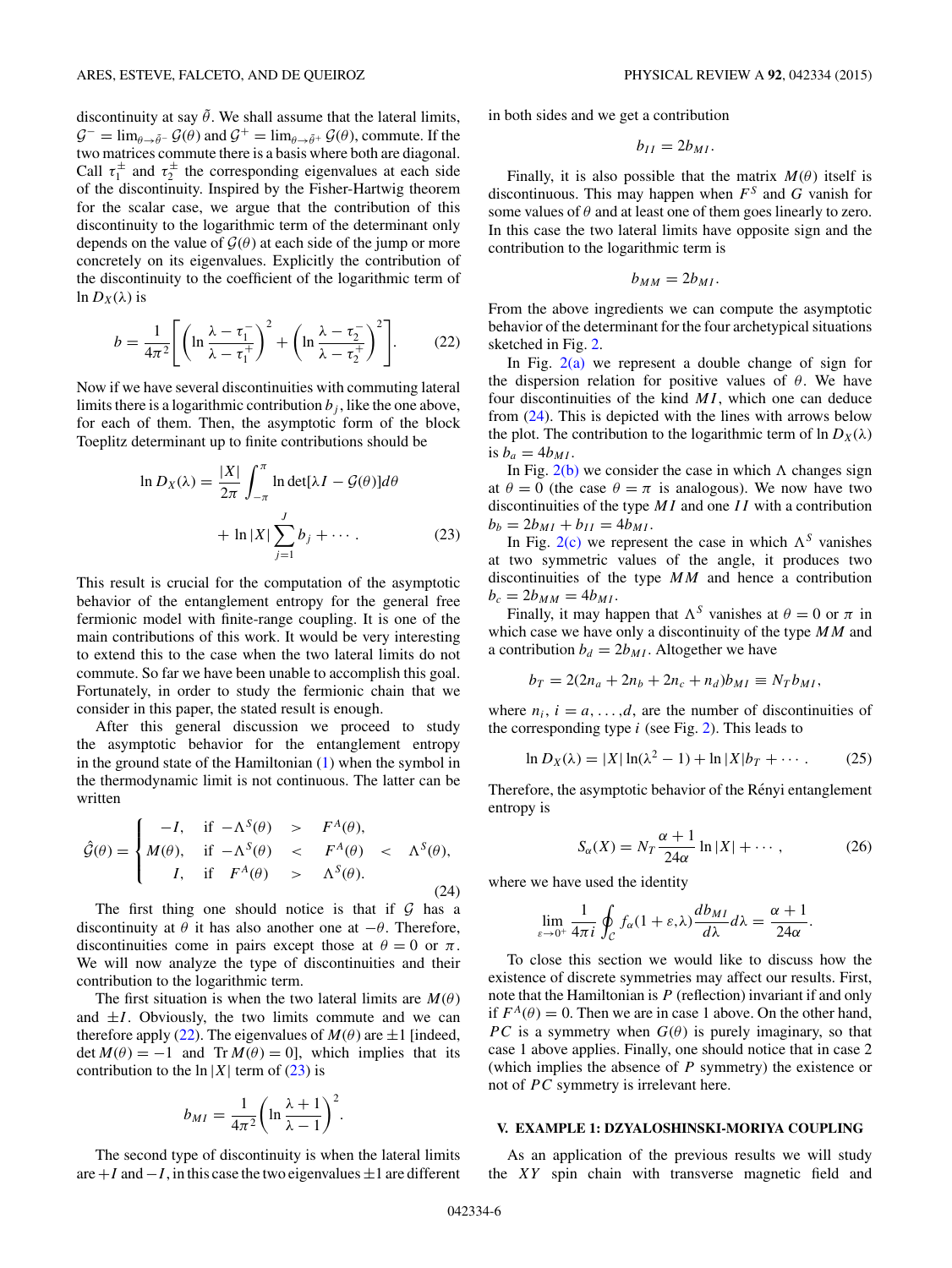<span id="page-6-0"></span>

FIG. 2. Four archetypical discontinuities for the symbol  $\hat{\mathcal{G}}(\theta)$  of the correlation matrix. In (a) and (b) the dispersion relation  $\Lambda(\theta)$  is represented by the solid curve while the dashed curve depicts  $Λ(−θ)$ . In (c) and (d) the solid curve stands for  $Λ<sup>S</sup>(θ)$ . The lines with arrows, directly below the plots, mark the angle *θ* where the discontinuities happen.

Dzyaloshinski-Moriya (DM) coupling [\[9,17\]](#page-10-0). The Hamiltonian reads

$$
H_{\rm DM} = \frac{1}{2} \sum_{n=1}^{N} \left[ (t + \gamma) \sigma_n^x \sigma_{n+1}^x + (t - \gamma) \sigma_n^y \sigma_{n+1}^y + s \left( \sigma_n^x \sigma_{n+1}^y - \sigma_{n+1}^x \sigma_n^y \right) + h \sigma_n^z \right].
$$

The coupling constants  $h, t, s$ , and  $\gamma$  are assumed to be real.

As it is well know, a Jordan-Wigner transform allows to write this Hamiltonian in terms of fermionic operators. Namely

$$
H_{\rm DM} = \sum_{n=1}^{N} [(t + is)a_n^{\dagger} a_{n+1} + (t - is)a_n^{\dagger} a_{n-1} + \gamma (a_n^{\dagger} a_{n+1}^{\dagger} - a_n a_{n+1}) + h a_n^{\dagger} a_n] - \frac{Nh}{2}, \quad (27)
$$

which can be described as a Kitaev chain with complex hopping couplings that break the reflection symmetry. It is also well known that the entanglement entropy of connected spin subchains coincide with its corresponding fermionic one and, therefore, for our purposes the two models are completely equivalent.

The Hamiltonian of  $(27)$  is a particular case of  $(1)$  with  $L = 1$  and then we can apply the preceding section's results.

The meromorphic functions are in this case

$$
\Phi^{S}(z) = tz + h + tz^{-1}, \quad \Phi^{A}(z) = -is(z - z^{-1}),
$$
  
 
$$
\Xi(z) = \gamma(z - z^{-1}).
$$

Therefore, the dispersion relation is

$$
\Lambda(\theta) = \Lambda^{S}(\theta) + 2s \sin \theta, \text{ with}
$$

$$
\Lambda^{S}(\theta) = \sqrt{(h + 2t \cos \theta)^{2} + 4\gamma^{2} \sin^{2} \theta}.
$$
(28)

In the following we will fix the invariance under rescaling of the coupling constants by taking  $t = 1$ .

With a simple inspection of  $(28)$  we deduce that the system has no mass gap when

$$
\Delta = s^2 - \gamma^2 > 0
$$
, and  $(h/2)^2 - \Delta < 1$ ; (region A),

or when

$$
\Delta < 0, \quad \text{and} \quad h = 2; \quad \text{(region B)}.
$$

In Fig. [3](#page-7-0) we depict regions A and B (actually a line) in the (*γ,h*) plane for a fixed *s*.

In region A the dispersion relation becomes negative in some interval (Dirac sea) and therefore the energy is minimum when all these modes are occupied. It implies that the ground state corresponds to  $\hat{\mathbf{K}} \neq \emptyset$  and we have discontinuities in the symbol  $\hat{\mathcal{G}}(\theta)$ . If  $h \neq 2$ , it has four discontinuities of the type *MI*, which corresponds to the situation represented in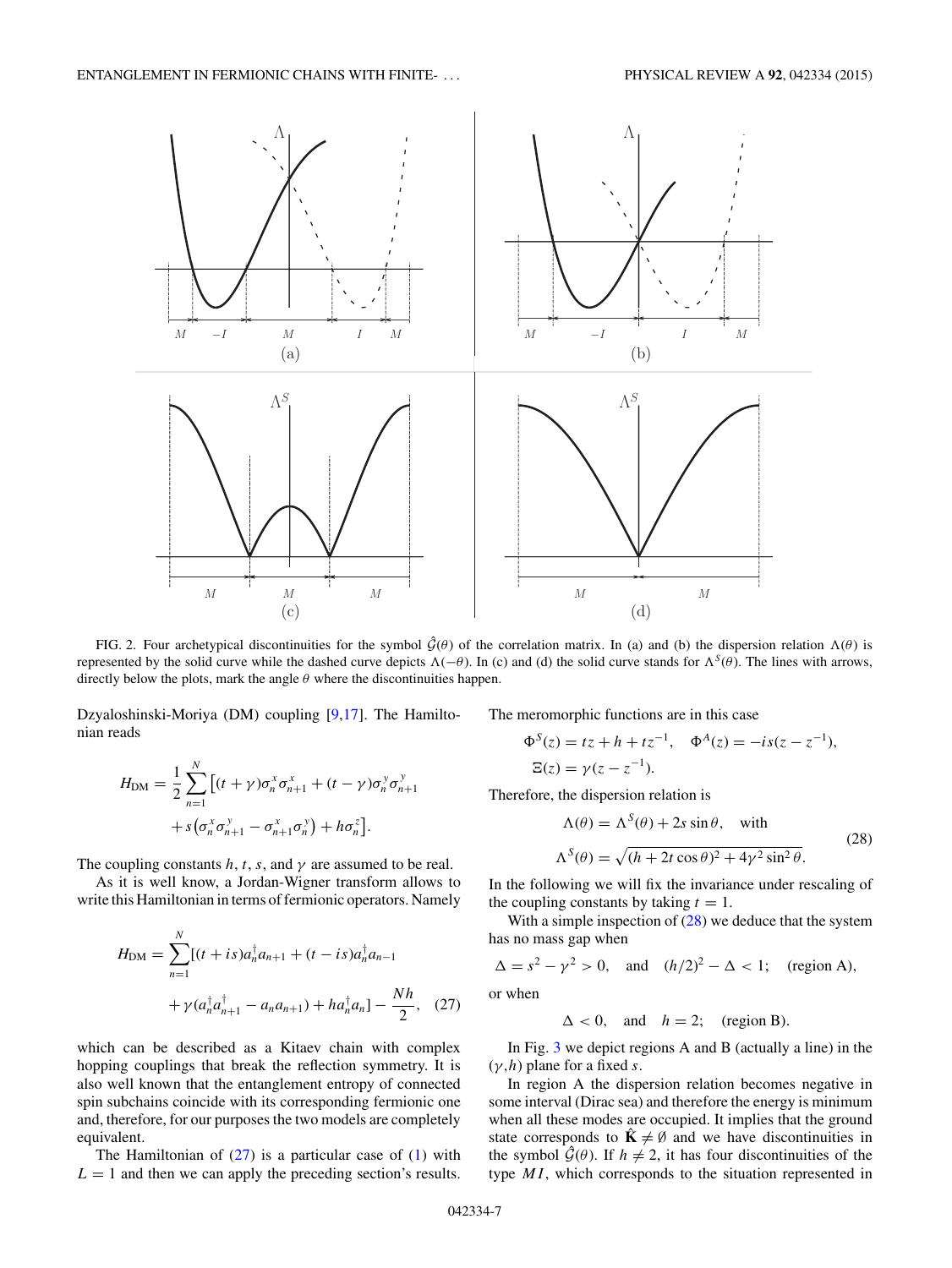<span id="page-7-0"></span>

FIG. 3. Phase diagram for  $H_{DM}$  in the ( $\gamma$ ,h) plane for  $t = 1$  and fixed *s*. The shaded region A is gapless with central charge  $c = 1$ (*XX* universality class) while the dashed line region B has central charge  $c = 1/2$  (Ising universality class). In the unshaded area, the Hamiltonian has a gap and there are conical curves with the same entropy. The dashed ellipses and hyperbolas depict some of them.

Fig.  $2(a)$ . For  $h = 2$  one of the zeros of the dispersion relation is at  $\theta = \pi$  and it corresponds to Fig. [2\(b\).](#page-6-0) Hence, we have two discontinuities of the type *MI* and one of the type *II* . In both cases, applying [\(26\)](#page-5-0) we obtain an asymptotic behavior for the entropy given by

$$
S_{\alpha}(X) = \frac{\alpha + 1}{6\alpha} \ln |X| + \dots
$$

In the points of region B  $\Lambda(\theta)$  is positive except at  $\theta = \pi$  where it vanishes. This implies that we have a single discontinuity of the type *MM* as we discussed before and it is represented in Fig.  $2(d)$ . The entropy in this region is

$$
S_{\alpha}(X) = \frac{\alpha + 1}{12\alpha} \ln |X| + \dots
$$

In Fig. 4 we check numerically these scalings for the von Neumann entropy ( $\alpha = 1$ ).

We should discuss now the asymptotic behavior of the entropy for the points in the  $(\gamma, h)$  plane outside the critical regions A and B. In this region the dispersion relation is always positive and

$$
\hat{\mathcal{G}}(\theta) = M(\theta),
$$

which besides is continuous, because  $\Lambda^{S}(\theta) > 0$ .

Notice that in our case  $\gamma$  is real and therefore  $\overline{E}(z) = E(\overline{z}),$ hence we can follow the general procedure in terms of the Riemann surface and theta functions that we mentioned in the previous section. This has been actually carried out in Ref. [\[5\]](#page-10-0) for the von Neumann entropy and in Ref. [\[6\]](#page-10-0) for the Rényi entropy. The final results can be stated in a very simple way.

Let us introduce

$$
x = \frac{1 - (h/2)^2}{\gamma^2}.
$$

Now we should distinguish three regions outside the critical ones 1a, 1b, and 2. They are represented in Fig. 3. In every



FIG. 4. Numerical logarithmic contribution to the von Neumann entropy ( $\alpha = 1$ ) for two sets of couplings of  $H_{DM}$ . We have subtracted the constant term  $C_1 = S_1(100) - c/3 \ln(100)$  with  $c = 1$  or 1/2. The  $\Box$  correspond to  $s = 0.75$ ,  $\gamma = 0.5$  and  $h = 0.5$ , so it belongs to region A. The  $\triangle$  represent  $s = 0.75$ ,  $\gamma = 1.5$  and  $h = 2$ , so we are in region B. The solid lines depict our prediction in each region.

region the von Neumann entropy is constant with |*X*| and has a different expression.

(i) Region 1a:  $0 < x < 1, y^2 > s^2$ .

$$
S_1 = \frac{1}{6} \left[ \ln \left( \frac{1 - x}{16\sqrt{x}} \right) + \frac{2(1 + x)}{\pi} I(\sqrt{1 - x}) I(\sqrt{x}) \right] + \ln 2.
$$

(ii) Region 1b: 
$$
x > 1
$$
,  $\gamma^2 > s^2$ .

$$
S_1 = \frac{1}{6} \left[ \ln \left( \frac{1 - x^{-1}}{16\sqrt{x^{-1}}} \right) + \frac{2(1 + x^{-1})}{\pi} I(\sqrt{1 - x^{-1}}) I(\sqrt{x^{-1}}) + \ln 2.
$$

(iii) Region 2:  $x < 0$ ,  $\gamma^2(1 - x) > s^2$ .

$$
S_1 = \frac{1}{12} \left[ \ln \left( 16(2 - x - x^{-1}) \right) + \frac{4(x - x^{-1})}{\pi (2 - x - x^{-1})} \right] \times I \left( \frac{1}{\sqrt{1 - x}} \right) I \left( \frac{1}{\sqrt{1 - x^{-1}}} \right) \left[ \frac{1}{\sqrt{1 - x^{-1}}} \right] \left[ \frac{1}{\sqrt{1 - x^{-1}}} \right] \left[ \frac{1}{\sqrt{1 - x^{-1}}} \right] \left[ \frac{1}{\sqrt{1 - x^{-1}}} \right] \left[ \frac{1}{\sqrt{1 - x^{-1}}} \right] \left[ \frac{1}{\sqrt{1 - x^{-1}}} \right] \left[ \frac{1}{\sqrt{1 - x^{-1}}} \right] \left[ \frac{1}{\sqrt{1 - x^{-1}}} \right] \left[ \frac{1}{\sqrt{1 - x^{-1}}} \right] \left[ \frac{1}{\sqrt{1 - x^{-1}}} \right] \left[ \frac{1}{\sqrt{1 - x^{-1}}} \right] \left[ \frac{1}{\sqrt{1 - x^{-1}}} \right] \left[ \frac{1}{\sqrt{1 - x^{-1}}} \right] \left[ \frac{1}{\sqrt{1 - x^{-1}}} \right] \left[ \frac{1}{\sqrt{1 - x^{-1}}} \right] \left[ \frac{1}{\sqrt{1 - x^{-1}}} \right] \left[ \frac{1}{\sqrt{1 - x^{-1}}} \right] \left[ \frac{1}{\sqrt{1 - x^{-1}}} \right] \left[ \frac{1}{\sqrt{1 - x^{-1}}} \right] \left[ \frac{1}{\sqrt{1 - x^{-1}}} \right] \left[ \frac{1}{\sqrt{1 - x^{-1}}} \right] \left[ \frac{1}{\sqrt{1 - x^{-1}}} \right] \left[ \frac{1}{\sqrt{1 - x^{-1}}} \right] \left[ \frac{1}{\sqrt{1 - x^{-1}}} \right] \left[ \frac{1}{\sqrt{1 - x^{-1}}} \right] \left[ \frac{1}{\sqrt{1 - x^{-1}}} \right] \left[ \frac{1}{\sqrt{1 - x^{-1}}} \right] \left[ \frac{1}{\sqrt{1 - x^{-1}}} \right] \left[ \frac{1}{\sqrt{1 - x^{-1}}} \right] \left[ \frac{1}{\sqrt{1 - x^{-1}}} \right] \left[ \frac{1}{\sqrt{1 - x^{-1}}} \right] \left[ \frac{1}{\sqrt{1 - x^{-1}}} \right] \left[ \frac{1}{\sqrt{1 - x^{-
$$

Here  $I(z)$  is the complete elliptic integral of the first kind

$$
I(z) = \int_0^1 \frac{dy}{\sqrt{(1 - y^2)(1 - z^2 y^2)}}.
$$

The first observation is that the entropy only depends on the constant  $x = (1 - (h/2)^2)/\gamma^2$ . This fact was first noticed in Ref.  $[15]$  where the case of  $s = 0$  was discussed. The curves of constant *x* are ellipses in zones 1a and 1b and hyperbolas in zone 2, they are plotted in Fig. 3. It is clear that (if  $s = 0$  and region A shrinks to a line) all curves intersect at  $h = 2$ ,  $\gamma = 0$ , which implies that the entropy does not have a well-defined limit at that point. It has been called the essential critical point in Ref. [\[15\]](#page-10-0). From the expression for the von Neumann entropy, one also observe a duality between the zones 1a and 1b by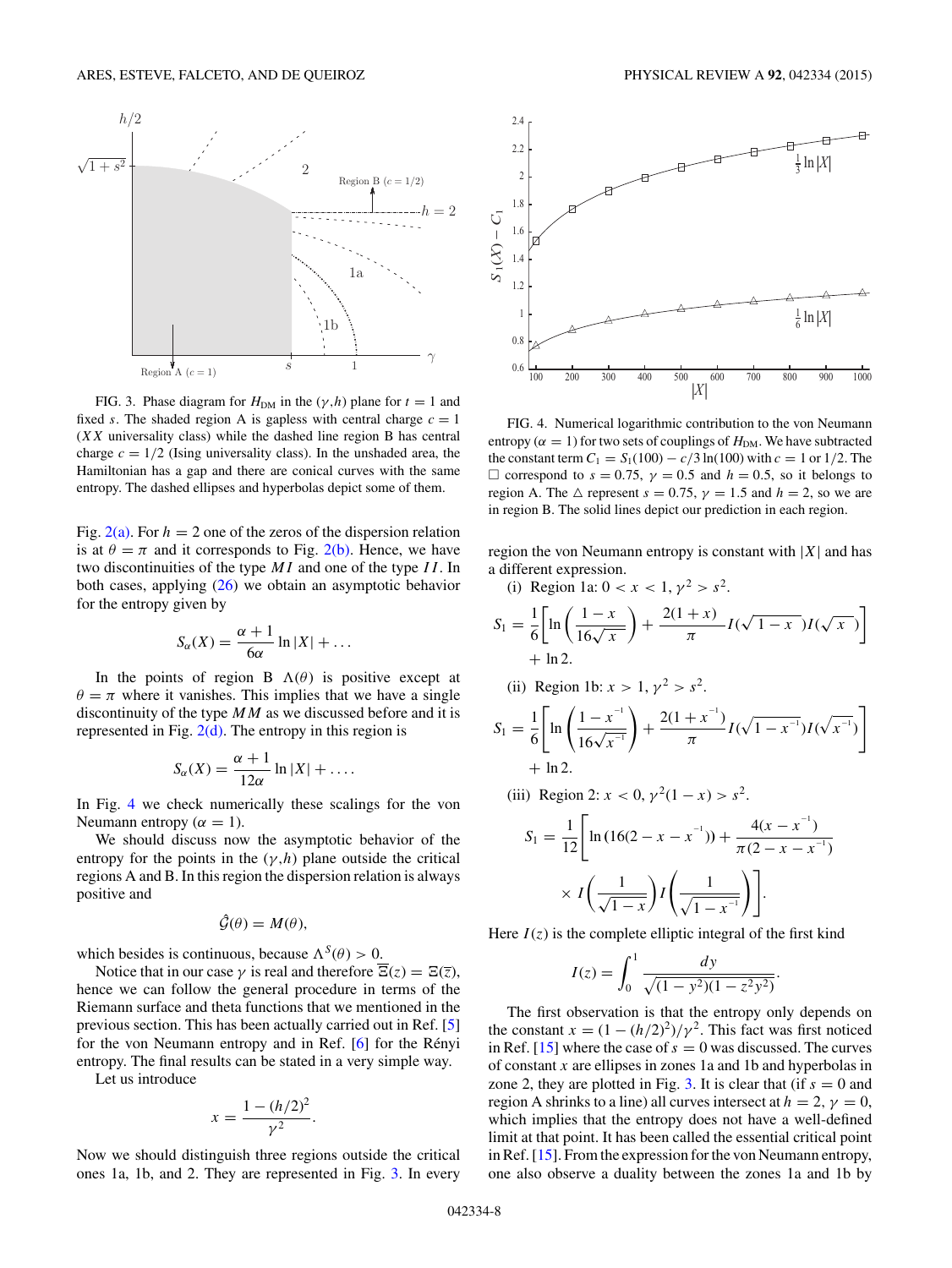<span id="page-8-0"></span>transforming *x* into  $x^{-1}$ . In this way a curve in the region 1a is transformed into another one in 1b while maintaining the same value for the entropy. One can show that the curves of constant entropy as well as the duality also hold for Rényi entropy.

When we turn on the DM coupling  $(s \neq 0)$  the critical line at  $\gamma = 0$  in Fig. [3](#page-7-0) blows up and transforms into region A. The curves of constant entropy in the plane  $(\gamma, h)$  still persist, but only the portion of them outside region A. On the other hand the entropy at the essential critical point is well defined. As it is inside the critical region, it grows like the logarithm of the size of the interval and in the limit of large  $|X|$  it becomes

$$
S_{\alpha}(X) = \frac{\alpha + 1}{6\alpha} \ln \left( \frac{4s^2}{1 + s^2} |X| \right) + \mathcal{I}_{\alpha},
$$

where  $\mathcal{I}_{\alpha}$  is a constant independent of *s* whose expression is

$$
\mathcal{I}_{\alpha} = \frac{1}{\pi i} \int_{-1}^{1} \frac{df_{\alpha}(1,\lambda)}{d\lambda} \ln \left\{ \frac{\Gamma[1/2 - \beta(\lambda)]}{\Gamma[1/2 + \beta(\lambda)]} \right\} d\lambda,
$$

where  $\Gamma$  represents the Euler gamma function,  $f_{\alpha}$  is defined in [\(10\)](#page-3-0) and  $\beta(\lambda)$  in [\(20\)](#page-4-0).

Another special point is  $\gamma = 1$ ,  $h = 2$  where, as was noted in Ref. [\[9\]](#page-10-0) by Kádar and Zimborás,  $H_{DM}$  is Kramers-Wannier self-dual. In that case, the correlation matrix reduces to a Toeplitz matrix with scalar symbol and employing the Fisher-Hartwig theorem they can obtain not only the logarithmic contribution but also the constant term. For the von Neumann entropy they have

$$
S_1(X) = \begin{cases} \frac{1}{3}\ln(2|X|) + \frac{1}{12}\ln(1-s^{-2}) + \mathcal{I}_1; & s > 1\\ \frac{1}{6}\ln(4|X|) + \frac{\mathcal{I}_1}{2}; & s \leq 1. \end{cases}
$$

Note that the logarithmic term agrees with our general result.

Another interesting property of this theory is that when we approach the critical zone B from 1a or 2, the entropy saturates at a larger and larger value that grows logarithmically with the correlation length (or the inverse of the mass gap). This is the expected behavior that has been predicted from the properties of conformal field theories [\[16\]](#page-10-0) and has been verified numerical and analytically in many models.

As for the boundary of region A, it can be reached from inside the region or from outside. These two limits are completely different. Of course, inside the critical region the entropy diverges logarithmically with the length of the interval and, what matters for us, the coefficient of this term is constant throughout all the region. Contrary to this behavior, the constant coefficient in the asymptotic expansion of the entropy does change inside region A and it indeed diverges with negative values when we tend to any boundary. If, we now study the case in which we approach zone A from any of the noncritical ones (1a, 1b, or 2) we find that the entanglement entropy of the interval saturates in the limit at a finite value, which is different at any point of the boundary but independent of the path (always inside the noncritical region) that we follow to reach the point. Note that this behavior is anomalous in the sense that, as we mentioned before, one expects an exponential divergence of the entropy with the inverse of the mass gap. Recall that in the noncritical regions 1a, 1b, and 2 the ground state is the Fock space vacuum for the Bogoliubov modes; the same occurs in the critical region B. On the contrary, in region A the ground state has all Bogoliubov modes with negative energy occupied (the Dirac sea). The above behavior of the entropy near the transition could be a sign of this discontinuity in the ground state. In fact, we find a similar issue in the *XX* spin chain (i.e., when  $s, \gamma = 0$ ). In that case, the entropy always vanishes when  $h > 2$ , it does not diverge with the inverse of the mass gap when we approach the critical point *h* = 2, and the ground state is the Fock space vacuum. On the contrary, when  $h < 2$ , the von Neumann entropy scales like  $1/3 \ln |X|$  while the constant correction diverges to negative values when we approach the essential critical point. In this region a Dirac sea develops and the ground state has occupied all the modes with negative energy. The situation is, therefore, very similar to what we obtained for the DM model.

From a global point of view, this behavior in the border of region A can be interpreted as a blow up of the essential critical point of Ref. [\[15\]](#page-10-0). The different possible values for the limit of the entropy at that point (for  $s = 0$ ) are obtained at different points of the boundary of region A for  $s \neq 0$  and the singularity at  $h = 2$ ,  $\gamma = 0$  disappears in this case.

#### **VI. EXAMPLE 2: KITAEV CHAIN WITH LONG RANGE PAIRING**

As a further application of the previous results we shall discuss the case in which the couplings extend throughout the whole chain. The example is adapted from Ref. [\[18\]](#page-10-0) and it serves to illustrate how to use the tools of the preceding sections to determine the scaling behavior of the entropy in a theory with long-range couplings.

The Hamiltonian represents a Kitaev chain with powerlike decaying pairing, i.e.,

$$
H_{K} = \sum_{n=1}^{N} (a_{n}^{\dagger} a_{n+1} + a_{n+1}^{\dagger} a_{n} + h a_{n}^{\dagger} a_{n}) + \sum_{n=1}^{N} \sum_{l=-N/2}^{N/2} l|l|^{-\zeta-1} (a_{n}^{\dagger} a_{n+l}^{\dagger} - a_{n} a_{n+l}) - \frac{Nh}{2}, \quad (29)
$$

where the exponent  $\zeta > 0$  characterizes the dumping of the coupling with distance. Its value will happen to be critical to determine the scaling behavior of the entropy.

Following the discussion in Sec. [IV](#page-3-0) and taking the thermodynamic limit,  $N \rightarrow \infty$ , we define

$$
\Phi^{S}(z) = \Phi(z) = z + h + z^{-1}
$$
 (30)

$$
\Xi_{\zeta}(z) = \sum_{l=1}^{\infty} (z^l - z^{-l}) l^{-\zeta} = \text{Li}_{\zeta}(z) - \text{Li}_{\zeta}(z^{-1}), \quad (31)
$$

where  $Li_{\zeta}$  stands for the polylogarithm of order  $\zeta$ . This is a multivalued function, analytic outside the real interval  $[1,\infty)$ and, what is going to be most important for us, has a finite limit at  $z = 1$  for  $\zeta > 1$  while it diverges at that point for  $\zeta < 1$ .

If we introduce now  $G_{\zeta}(\theta) = \Xi_{\zeta}(e^{i\theta})$ , which is a purely imaginary function, the dispersion relation reads

$$
\Lambda(\theta) = \sqrt{(h + 2\cos\theta)^2 + |G_\zeta(\theta)|^2},
$$

and vanishes at  $\theta = \pi$  for  $h = 2$  and at  $\theta = 0$  for  $h = -2$  and *ζ >* 1. These are the two instances in which the mass gap is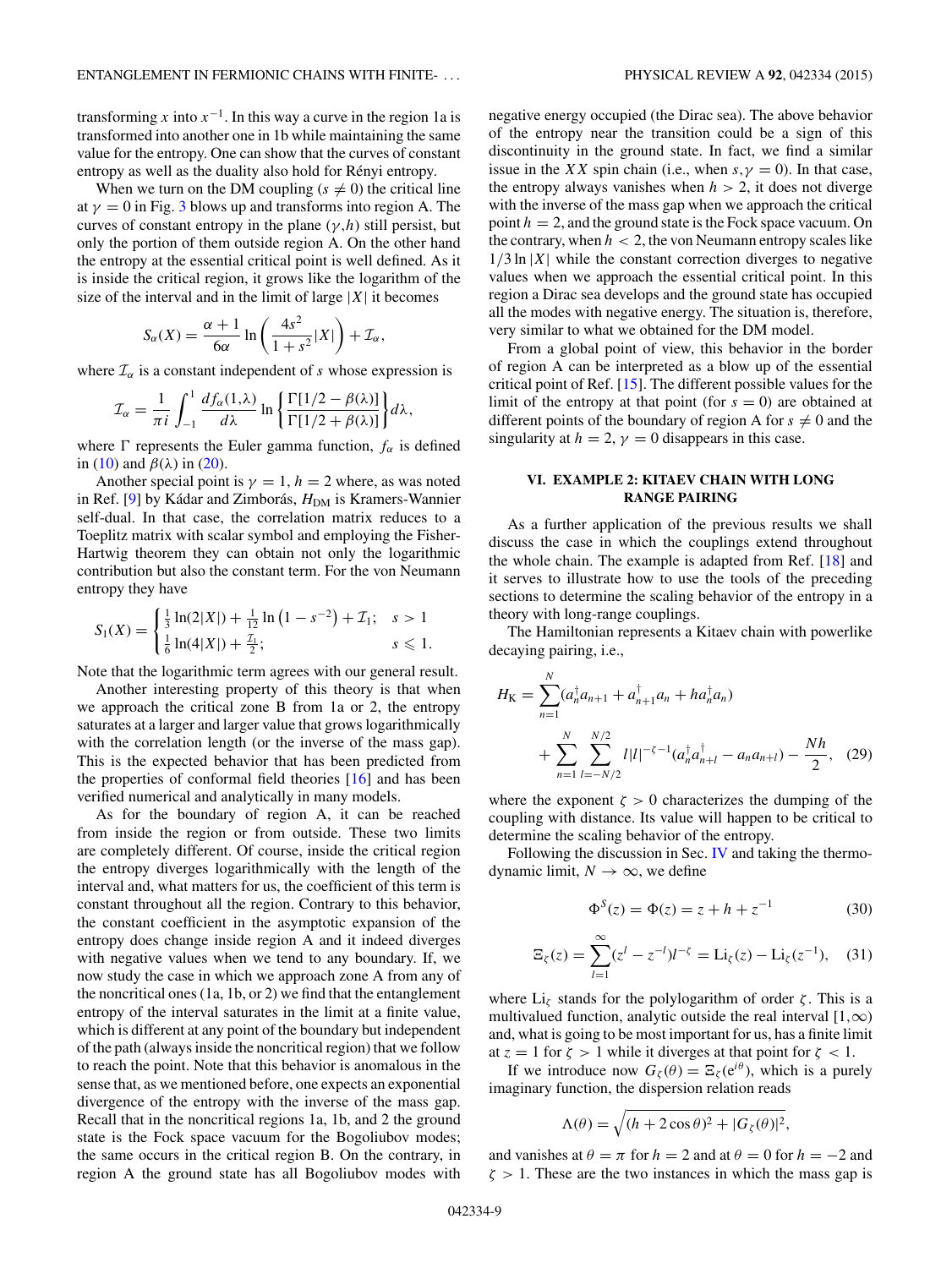<span id="page-9-0"></span>

FIG. 5. Plot of the different regions in the  $(h,\zeta)$  plane according the the coefficient of the logarithmic scaling for the entanglement entropy. White area stands for  $c = 0$ , gray region for  $c = 1/2$  and the black one for  $c = 1$ .

zero. An interesting feature of this model is that, as we shall see, it may have logarithmic scaling of the entropy even when it has nonzero mass gap.

Notice that  $G(\theta) = -G(\theta)$  and therefore the formalism of Sec. [IV](#page-3-0) can be applied, we also have  $\Lambda^{A}(\theta) = 0$ , which corresponds to cases *c* or *d* in Sec. [IV.](#page-3-0) Hence, to uncover the possible logarithmic scaling of the entropy we must simply look for discontinuities of the matrix

$$
M(\theta) = \frac{1}{\Lambda(\theta)} \begin{pmatrix} h + 2\cos\theta & G_{\zeta}(\theta) \\ -G_{\zeta}(\theta) & -h - 2\cos\theta \end{pmatrix}.
$$

One source of discontinuities comes from the zeros of the dispersion relation, this corresponds to the cases in Figs.  $2(c)$ and  $2(d)$  discussed in Sec. [IV.](#page-3-0) In our model the only zeros appear at  $\theta = 0$  for  $h = -2$  or  $\theta = \pi$  for  $h = 2$  and the two lateral limits of *M* at the discontinuity are  $\pm \sigma^y$ . Therefore they contribute to the effective central charge for the scaling of the entanglement entropy with  $c = 1/2$ . Note that this contribution has its origin in the absence of mass gap, i.e., it is connected to the universality class of a conformal field theory.

The other possible discontinuities are related to the divergences of  $G(\theta)$  at  $\theta = 0$ ; these happen for  $\zeta < 1$  and any value of *h*. The two lateral limits are also  $\pm \sigma^y$  and the discontinuity contributes with  $c = 1/2$  to the scaling of the entropy. If  $h = 2$ this contribution must be added to the one coming from the zero of the dispersion relation at  $\theta = \pi$ , therefore the total effective central charge is  $c = 1$ . When  $h = -2$  such an addition does not happen as the two discontinuities are actually the same and the total effective central charge is  $c = 1/2$ .

All these results are summarized in Fig. 5 where the different regions, according to the value of *c*, are shown. The white region where  $c = 0$  corresponds to  $\zeta > 1$  and  $h \neq \pm 2$ ; in black we represent the region with  $c = 1$ , i.e.,  $h = 2$  and  $\zeta$  < 1; the rest in gray corresponds to  $c = 1/2$ .

Our analytic results are very much compatible with the numeric findings of Ref. [\[18\]](#page-10-0), where the regions we have determined appear smeared somehow. We interpret this fact as the consequence of finite-size corrections to the thermodynamic limit that we are presently considering. Note that for comparison with Ref. [\[18\]](#page-10-0) one should bear in mind that their parameters *α* and *μ* correspond to *ζ* and  $h/2$  in our paper.

Another interesting remark is that the results above can be applied to any family of long-range couplings with the same asymptotic behavior for large *l* and constant sign. In fact, our discussion was based on the limiting behavior of *G* at  $\theta = 0$ and the latter is governed solely by the asymptotic behavior of the power series.

#### **VII. CONCLUSIONS**

In this paper, we extend further the understanding of entanglement entropy in spinless fermionic chains considering translational invariant Hamiltonians with finite-range couplings breaking the fermionic number, the reflection, and the charge conjugation symmetries. The first violation implies dealing with block Toeplitz determinants while the second one can create Bogoliubov modes with negative energy. The latter breaking leads to discontinuities in the symbol of our block Toeplitz matrix. Here, we have performed a systematic analysis of their physical origin, nature, and contribution to the entanglement entropy of a set of contiguous sites in the thermodynamic limit. For the last point, we have carried out a heuristic study based on the fact that the contribution of each discontinuity only depends on the value of the symbol at each side of the jump. Thereby, we conclude that each of them adds a logarithmic term with the size of the interval to the entropy. This method also allows us to determine its coefficient, which informs about the universality class of the critical theory. From a mathematical point of view, our result requires that the two lateral limits of the symbol at the discontinuity commute. Although this is enough for our physical problem, it will be a very interesting mathematical question to study the case in which the two lateral limits do not commute.

When the reflection symmetry breaking does not produce Bogoliubov modes with negative energy, the expressions found by Its, Mezzadri, and Mo can still be applied. Here we have also shown that it can be extended to certain cases where the charge conjugation symmetry is broken.

We have applied this general analysis to an *XY* spin chain with transverse magnetic field and Dzyaloshinski-Moriya coupling. This system has two critical regions as was previously pointed out in Refs. [\[9,17\]](#page-10-0). Here we determine that one region belongs to the Ising universality class while another region corresponds to the *XX* universality class. The latter can be seen as a blowing up, produced by the DM coupling, of the *XX* critical line of the *XY* spin chain with only magnetic coupling.

We have also tested our formula in a theory with long-range couplings, a Kitaev fermionic chain with powerlike decaying pairing. In this case, the logarithmic scaling of the entropy is affected by the dumping of the coupling with the distance. For sufficiently small values, it produces a discontinuity in the symbol of the correlation matrix. As a result, for zero mass gap and positive chemical potential, the universality class of the critical theory changes from the *XX* class (for small values of the dumping) to the Ising class (when the dumping is sufficiently large). In addition, this discontinuity implies that the entropy may have a logarithmic scaling when the mass gap is not null. Our analytical study agrees a great deal with the numeric results obtained in Ref. [\[18\]](#page-10-0). The difference is that the regions we have precisely delimitated here, appear blurred in Ref. [\[18\]](#page-10-0). We interpret this fact as a consequence of finite-size corrections to the thermodynamic limit we consider here.